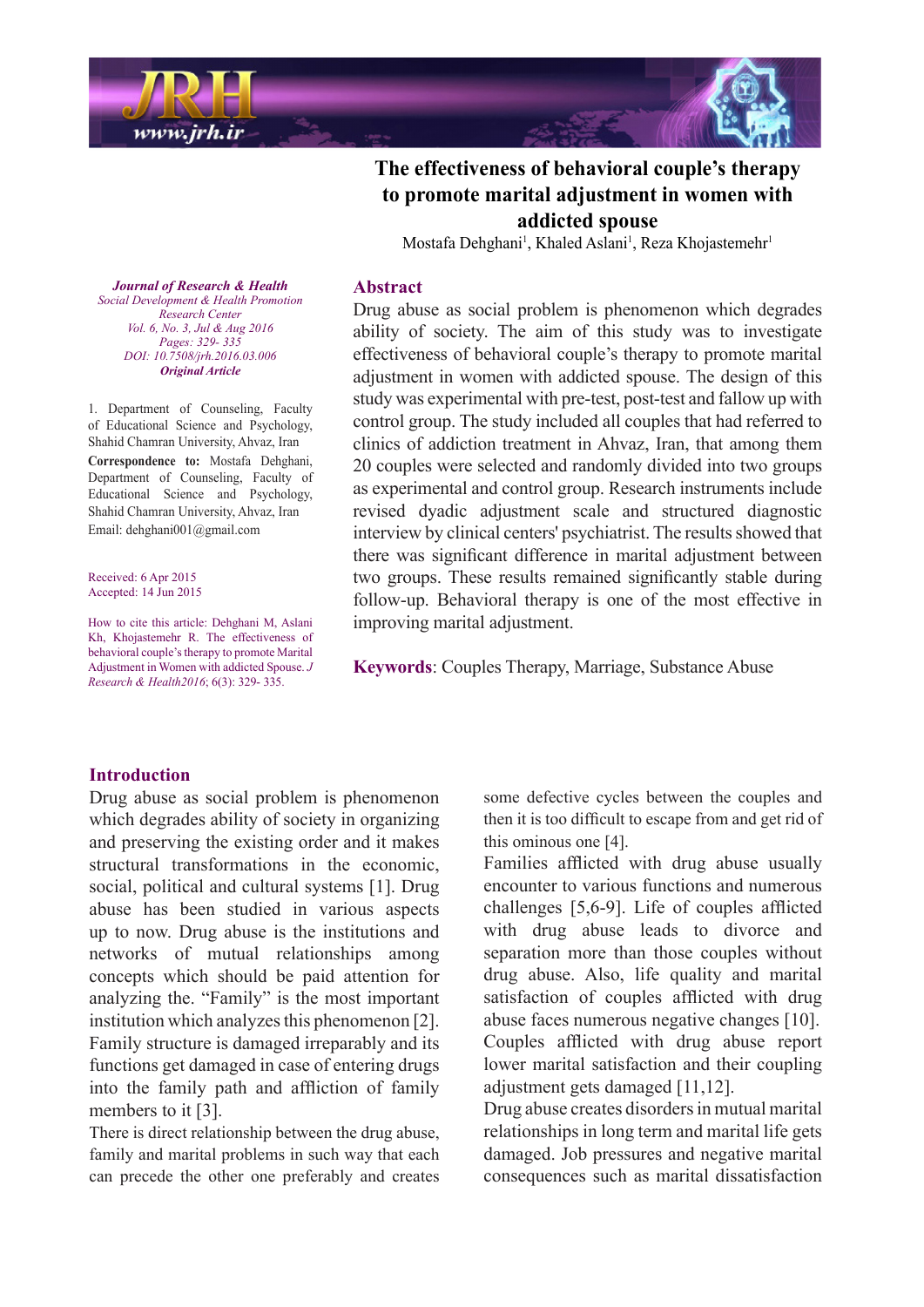and marital maladjustment were created by disrupting the marital relationships  $[13]$ . Longitudinal studies have shown that couples who were afflicted with drug abuse report lower marital adjustment [12].

Marital adjustment and satisfaction among couples afflicted with drug abuse are much  $less than$  healthy ones  $[10-12]$ . Research findings have revealed that couples who were afflicted with the drug abuse have less marital adjustment and they were dissatisfied with their communications, complain about the inefficient methods of problem-solving by their wives and take steps toward divorce. As research's findings; the drug abuse of men discourages the women in life and makes them less impressment, minimize their emotional relations with husbands, use limited communication skills in their relationships and as a result decreases couples' adjustment [14]. Drug abuse makes addicted families less initiative in solving their problems and lack of initiative in problem solving causes which the most differences are created due to least problems and the marital adjustment is assimilated [10].

Also, the drug abuse creates inefficient patterns and as a result marital maladjustment is created and the negative relationship and low levels of marital adjustment are developed [10].

Behavior Coupling Treatment (BCT) is special treatment for drug abuse which has been supported empirically  $[15]$ . Findings have shown that among several interventions carried out during the last three decades among participation of couples afflicted with drug abuse in BCT program has created positive outcomes for them and led to reduced drug abuse as well as improved their family problems [4].

In general, BCT has improved marital adjustment in many researches and this improvement has had better results than other personal treatments as well as other group treatment [16]. Various studies have indicated BCT reduces the drug abuse and improves the coupling adjustment and also enhances the outcomes of marital life of those afflicted with

## $drug$  abuse [4].

In regard to the aforementioned, the main is sue of this research for following is the effectiveness of BCT on improving the marital adjustment of women with addicted spouse in Ahvaz city and whether BCT can improve the marital adjustment of women with addicted spouse in Ahvaz city.

## **Method**

Statistical population of this research includes all couples who referred to clinics of addiction treatment in Ahvaz city, the southwest of Iran, among them four clinics were selected and were taken as the basis of research. In this population, men had background on drug abuse (type of drug: opium) and domestic violence who were detoxified and they were treated by methodone method during the treatment process. Families' women were in healthy condition.

Sampling in the present research is purposeful sampling and was carried out randomly in order to research issue and aims.

Four clinics were selected from among all addiction treatment clinics in Ahvaz city, the southwest of Iran, in order to carry out the present research. By referring to these clinics. participant couples were invited to attend in specified clinics on due time in order to take test and undergoing interview by the researcher and colleagues for performing the research. In the first step, the marital adjustment questionnaire was completed by women. In the next step, those women who had one standard deviation (SD) lower than the mean in adjustment variable were chosen with their husbands among who 20 eligible couples were selected for participating in present research and they were divided into two groups (experiment group and control group).

Intervention program of behavior coupling treatment was carried out on the experiment group in pair form and the couples of control group were put into the waiting list  $a$ fter finishing the sessions of behavior coupling treatment on the experiment group,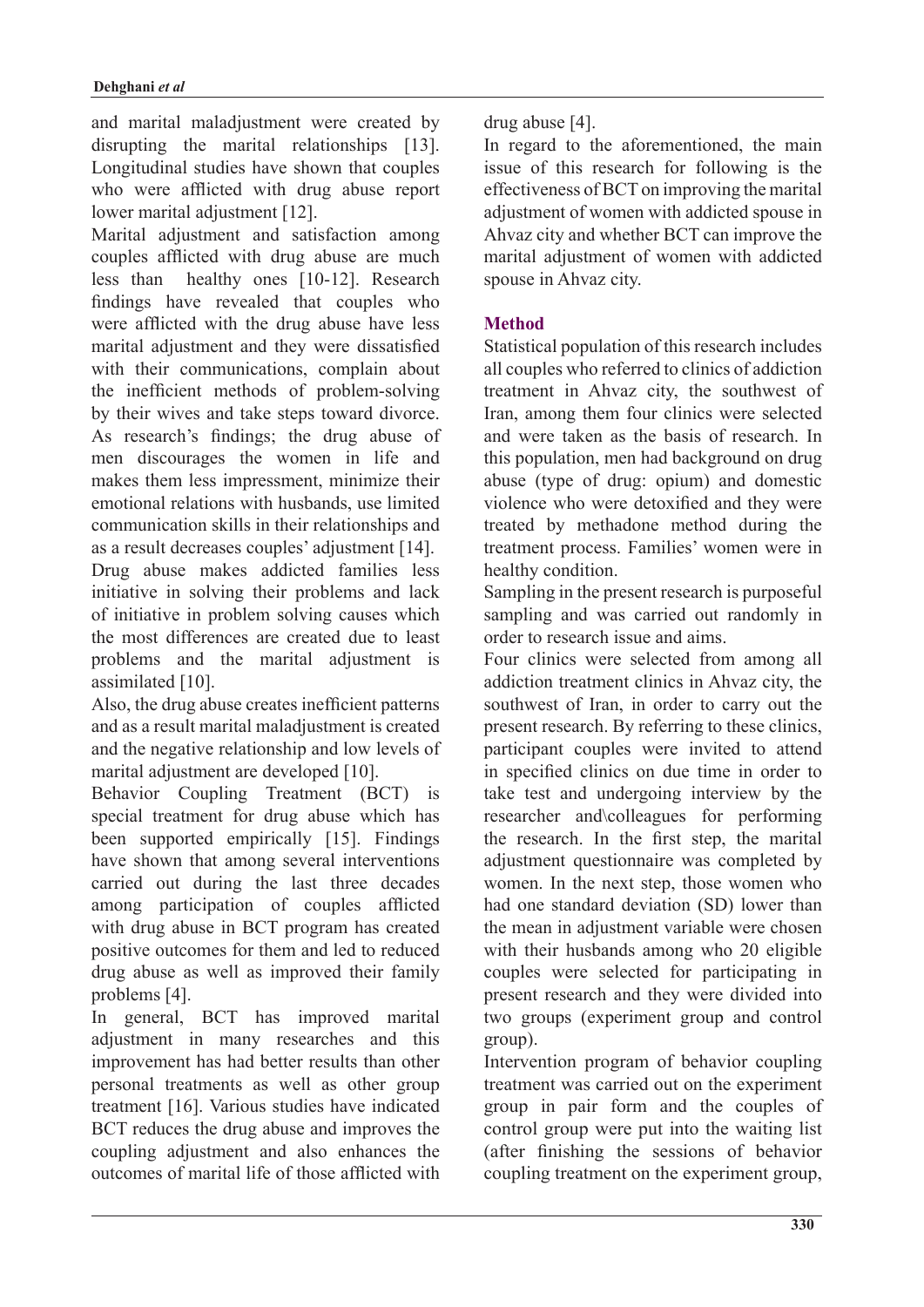control group and couples who were not in no groups by random sampling, were treated in an appropriate time by behavior coupling treatment). At the end, after intervention on the experiment group, women from both groups completed questionnaire for posttest in the variables of marital adjustment. Finally, after two months from the treatment period, women from both groups took the exams of domestic violence and marital adjustment as the follow-up.

Revised Dyadic Adjustment Scale (RDAS) had been constructed by Busby, Larsen and Christiansen  $[17]$ . The original form of this scale includes 32 questions which had been constructed by Spinner and based on the theory of Livise  $\&$  Spinner about the marital report report which has 14 items and in scored quality  $[17]$ . This scale is pencil-paper selfon the

6-degree spectrum from  $\theta$  to 6, in such a way that score 5 is allocated to " completely agree" and 0 to "completely disagree". This scale consists of three subscales of agreement, satisfaction and coherence which show total score of marital quality. High scores indicate high marital quality. The subscales of agreement include the expressions 1 to 6 which is scored as follows:  $5 =$  completely agree;  $4=$  approximately agree;  $3=$  sometimes agree;  $2 =$  mostly disagree;  $1 =$  approximately agree;  $0$ = completely disagree. The subscale of satisfaction which includes expressions 7 to 10 is scored as below.  $1 =$  always;  $2 =$  most often;  $3=$  often;  $4=$  sometimes;  $5=$  rarely;  $6=$ never. The subscales of coherence include the expressions  $11$  to  $14$  which are scored as follows.  $1 =$  everyday;  $2 =$  approximately every day;  $3 =$  sometimes;  $4 =$  rarely;  $5 =$  never and **Behavioral couple's therapy** 

the expressions 12 to 14 are scored as  $0=$ never;  $2 =$  less than once a month;  $3 =$  once or twice a month;  $4$ = once to twice a week;  $5$ = once a day;  $6=$  most often [18]. In a study, the reliability of this scale was obtained by using Cronbach's alpha for three subscales agreement, satisfaction and correlation as 0.79, 0.80 and 0.90, respectively  $[17]$ . In the present study, reliability coefficient 0.83 was obtained by using Cronbach's alpha in order to determine the current scale's reliability. Reliability of subscales of this questionnaire was obtained from subscales of agreement, satisfaction and correlation by using Cronbach's alpha as 0.90, 0.88 and 0.68, respectively.

Behavior coupling treatment includes 6 treatment sessions (two sessions a week and 45 min for each session) which was used on the experiment group. Contents of treatment sessions were designed in 6 sessions on the basis of behavior treatment family specialized for those families who involved in drug abuse and within the framework of drug abuse treatment book with behavior treatment family approach written by Donohue. This treatment includes programs such as couples' interactions, creating supportive atmosphere to prevent drug abuse, reflecting the feelings and behaviors explicitly and frankly, increasing the positive behaviors, decreasing the negative behaviors, teaching the life skills and improving the relations  $[19]$ .

### **Results**

Table 1 shows mean and SD of marital adjustment scores in experiment and control group separately in stages of pre-test, post-<br>test and follow-up.

Table 1 Mean and SD of scores of marital adjustment in experiment and control group separately in stages of pretest, posttest and follow-up

|            | Statistical<br>indices | Experiment group |           |           | Control group |           |           |
|------------|------------------------|------------------|-----------|-----------|---------------|-----------|-----------|
|            |                        | Pre-test         | Post-test | Follow-up | Pre-test      | Post-test | Follow-up |
|            | Mean                   | 30.30            | 48.60     | 53.00     | 29.30         | 30.10     | 30.70     |
| Marital    | <b>SD</b>              | 7.88             | 6.23      | 5.53      | 5.63          | 4.86      | 4.83      |
| adjustment | Minimum                | 20               | 42        | 47        | 20            | 24        | 25        |
|            | Maximum                | 44               | 61        | 65        | 38            | 39        | 39        |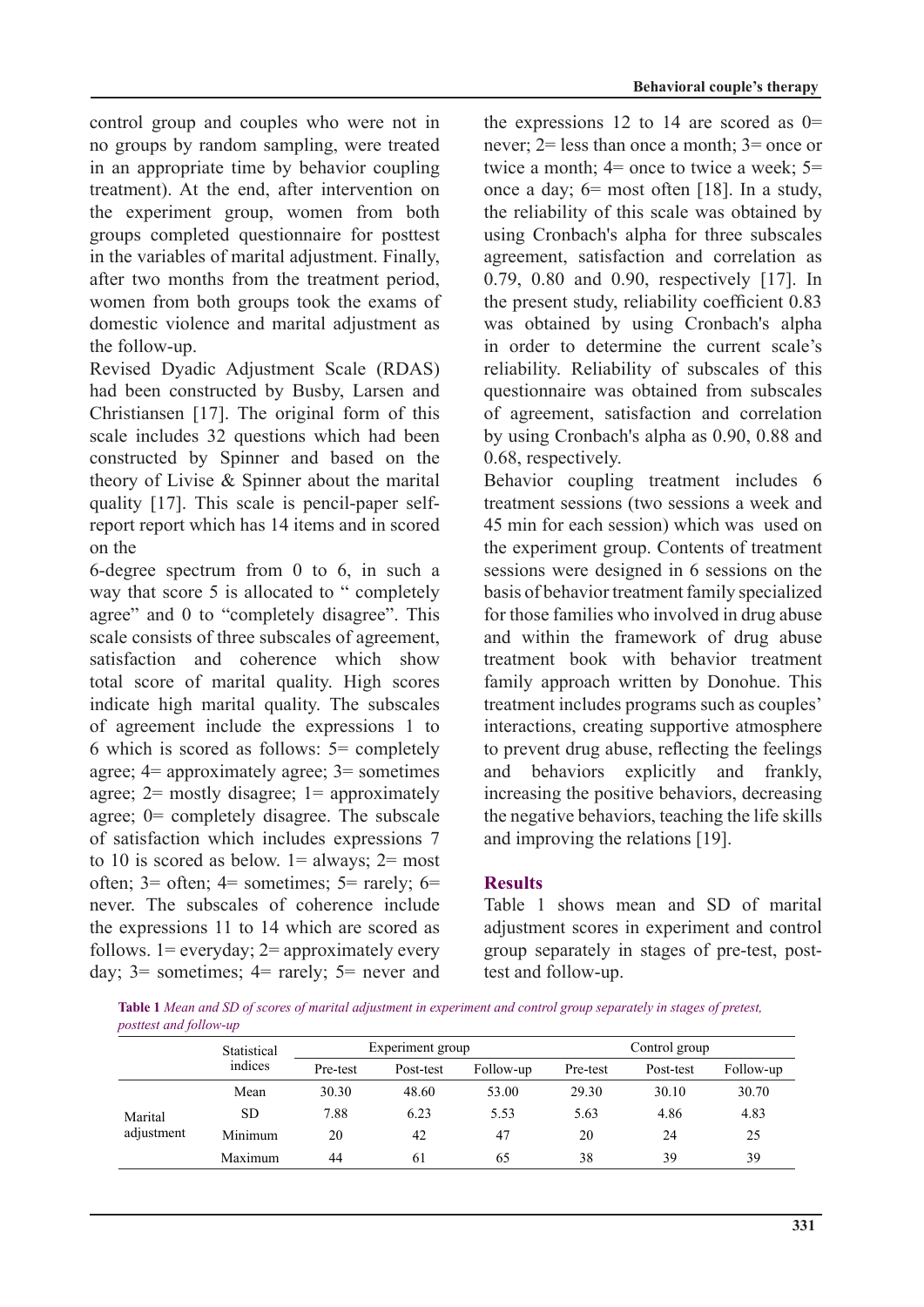test and follow-up scores of marital adjustment As seen in the Table 1, the mean of pre-test, postin experiment group were  $30.30$ ,  $48.60$  and  $53.00$  respectively and in the control group were  $29.30$ ,  $30.10$  and  $30.70$ , respectively. Standard deviation of pretest, posttest and follow-up scores of marital adjustment in the experiment group were  $7.88$ ,  $6.23$  and  $5.53$ , respectively and in the control group were 5.63, 4.86 and 4.83, respectively.

Table 2 shows the one-way analysis of covariance on the post-test score with controlling the pre-test of dependent variable of research (marital adjustment).

**Table 2** Summary of results of one-way analysis of covariance for comparing the posttest score with the pretest score of dependent *variable (marital adjustment)* 

| Effect | Dependent<br>variable | Sum of<br>squares | Degree of<br>freedom | Mean of<br>squares | г     | Significance<br>level | Effect size |
|--------|-----------------------|-------------------|----------------------|--------------------|-------|-----------------------|-------------|
| Group  | Marital<br>adjustment | 1640.69           |                      | 1640.69            | 53.33 | 0.000                 | 0.77        |

Results in Table 2 show that the one-way analysis of covariance in the variable of marital adjustment  $(F = 59.3, p = 0.000)$  is significant. In order to understand this difference, it is sufficient to compare the mean of posttest in both control and experiment groups in terms of the aforementioned dependent variables. In regard to the results given in Table 1, the mean of posttest on the total score of marital adjustment in experiment group and control group is 48.60 and 30.10, respectively indicating that marital adjustment in experiment group has increased. The obtained results emphasize on the effectiveness of behavior coupling treatment on increasing the marital adjustment. Table 3 shows the summary of results of one-war analysis of covariance on the scores of posttest with controlling the pretests on the subscales of marital adjustment in both control and experiment groups. Results in Table 2 show that the one-way analysis of covariance in the variable of marital adjustment ( $F = 59.3$ ,  $p =$  $0.000$ ) is significant. In order to understand this difference, it is sufficient to compare the mean of posttest in both control and experiment groups in terms of the aforementioned dependent variables. In regard to the results given in Table 1, the mean of posttest on the total score of marital adjustment in experiment group and control group is  $48.60$ and  $30.10$ , respectively indicating that marital adjustment in experiment group has increased. The obtained results emphasize on the effectiveness of behavior coupling treatment on increasing the marital adjustment. Table 3 shows the summary of results of one-war analysis of covariance on the scores of posttest with controlling the pretests on the subscales of marital adjustment in both control and experiment groups.

| Table 3 Summary of results of one-war analysis of covariance on the scores of posttest with controlling the pretests on |  |
|-------------------------------------------------------------------------------------------------------------------------|--|
| the subscales of marital adjustment in both control and experiment groups                                               |  |

| Effect | Test               | Value | F     | Df<br>hypothesis | Df error | Significance<br>level | Effect<br>size |
|--------|--------------------|-------|-------|------------------|----------|-----------------------|----------------|
| Group  | Pillai trace       | 0.87  | 29.65 |                  | 13       | 0.000                 | 0.87           |
|        | Wilks's lambda     | 0.12  | 29.65 |                  | 13       | 0.000                 | 0.87           |
|        | Hotelling trace    | 6.84  | 29.65 |                  | 13       | 0.000                 | 0.87           |
|        | Roy's largest root | 6.84  | 29.65 |                  | 13       | 0.000                 | 0.87           |

Contents of Table  $3$  show that there is a significant difference between posttest scores of experiment and control groups in terms of at least one of the subscales of marital adjustment. Since there a difference between the control and experiment groups in terms of at least one dependent factor, one-way analysis of covariance in Multivariate Analysis of Covariance (MANCOVA) was performed on each of subscales of marital adjustment in order to specify the difference point. Table 4 shows the results of one-way analysis of covariance in MANCOVA for comparing the posttest scores through controlling the pretest on the subscales of marital adjustment in both control and experiment groups.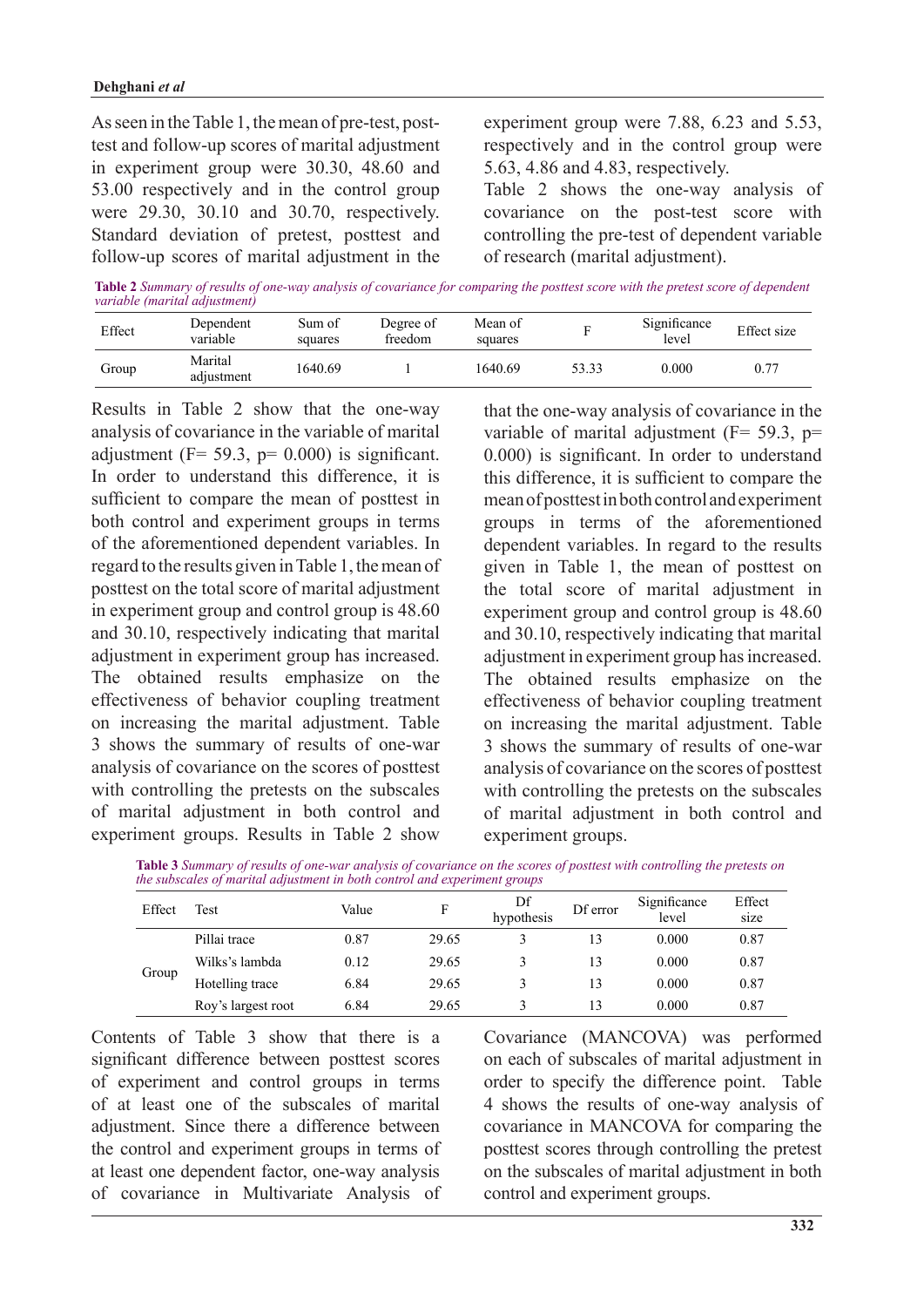| Effect | Dependent variable | Sum of<br>squares | Degree of<br>freedom | Mean of<br>squares |       | Level of<br>significance | Effect size |
|--------|--------------------|-------------------|----------------------|--------------------|-------|--------------------------|-------------|
| Group  | Agreement          | 402.526           |                      | 402.526            | 62.70 | 0.000                    | 0.80        |
|        | Satisfaction       | 156.374           |                      | 156.374            | 28.31 | 0.000                    | 0.65        |
|        | Solidarity         | 51.349            |                      | 51.349             | 7.40  | 0.016                    | 0.33        |

**Table 4** Results of one-way analysis of covariance in MANCOVA on the posttest scores through controlling the pretest on the *gubscales of marital adjustment in both control and experiment group* 

Results in Table 4 show that the one-way analysis of covariance in agreement ( $F = 62.70$  and  $p =$ 0.000), Satisfaction (F=  $28.31$  and p= 0.000), Solidarity ( $F = 7.40$ ,  $p = 0.016$ ) are significant. Obtained results emphasize on the effectiveness of behavior coupling treatment on Increasing agreement, Satisfaction and Solidarity.

In order to clarify the fact that intervention effect is stable during time (after posttest to follow-up), multivariate covariance analysis with repeated measures was carried out on the scores of posttest and follow-up while controlling the pretest of dependent variable of marital adjustment.

### **Discussion**

The obtained results showed that there is a significant relationship between the subjects of experiment and control groups in terms of marital adjustment in pretest as well as the follow-up. This finding indicates that experiment and control groups are different from each other in terms of rate of marital adjustment in BCT. BCT leads to improve marital adjustment among participants of experiment group in comparison of control group in posttest stage and it continued in two-month follow-up step.

Results are consistent with several researches  $[3,19,20,21]$ . In elaborating this finding, it can be said that as result behavior coupling treatment, enhances communication and increases satisfaction among the couples. In a research, this achieved result indicates that behavior coupling treatment teaches the skills to the couples which affect their quality of their solving skill teaches the couples how to manage marital relationship [19]. For example, problemissues among themselves. Communication skill teaches them how to communicate properly solving skill deals with solving the conflicts. and effectively with their spouses and conflict-All of these skills lead to better adjustment of couples engaged in drug abuse.

In BCT is focused to train the methods to overcome the conflicts and solve the couples' problems, to take measures against problems before their expansion, equip the couples for encountering the future issues and train the couples on how to solve their problems before they are included. These issues lead to continuity and improvement of spouses' relationships without facing any negative consequences [22].

Those couples who participate in the BCT program learn skills which increase spouse support and emphasize on the interpersonal problems [22]. In addition to these, positive communication skills, duties division and agreement which are resulting from these skills are related positively to the marital adjustment of participant couplesin the treatment program. Assertiveness is one of those skills which are trained in the behavior coupling treatment program to the couples. Assertiveness is one of the important factors in interpersonal communications which enhances social support in stressing conditions. Increasing the assertiveness ability among the patients can enhance the self-esteem and social support. The result of this is an increase in consistency and adaptation with conditions and acceptance of life conditions among the couples. Weak communications can lead to unhealthy relations and increase the mental pressure. During the stressing conditions, those people with higher level of assertiveness experience less mental pressure [24].

Moreover, specialist teaches the couples through use the technique of attractive family activities in the environment control treatment program which is a part of behavior coupling treatment program, so they use for each other what they like, go to places where they like and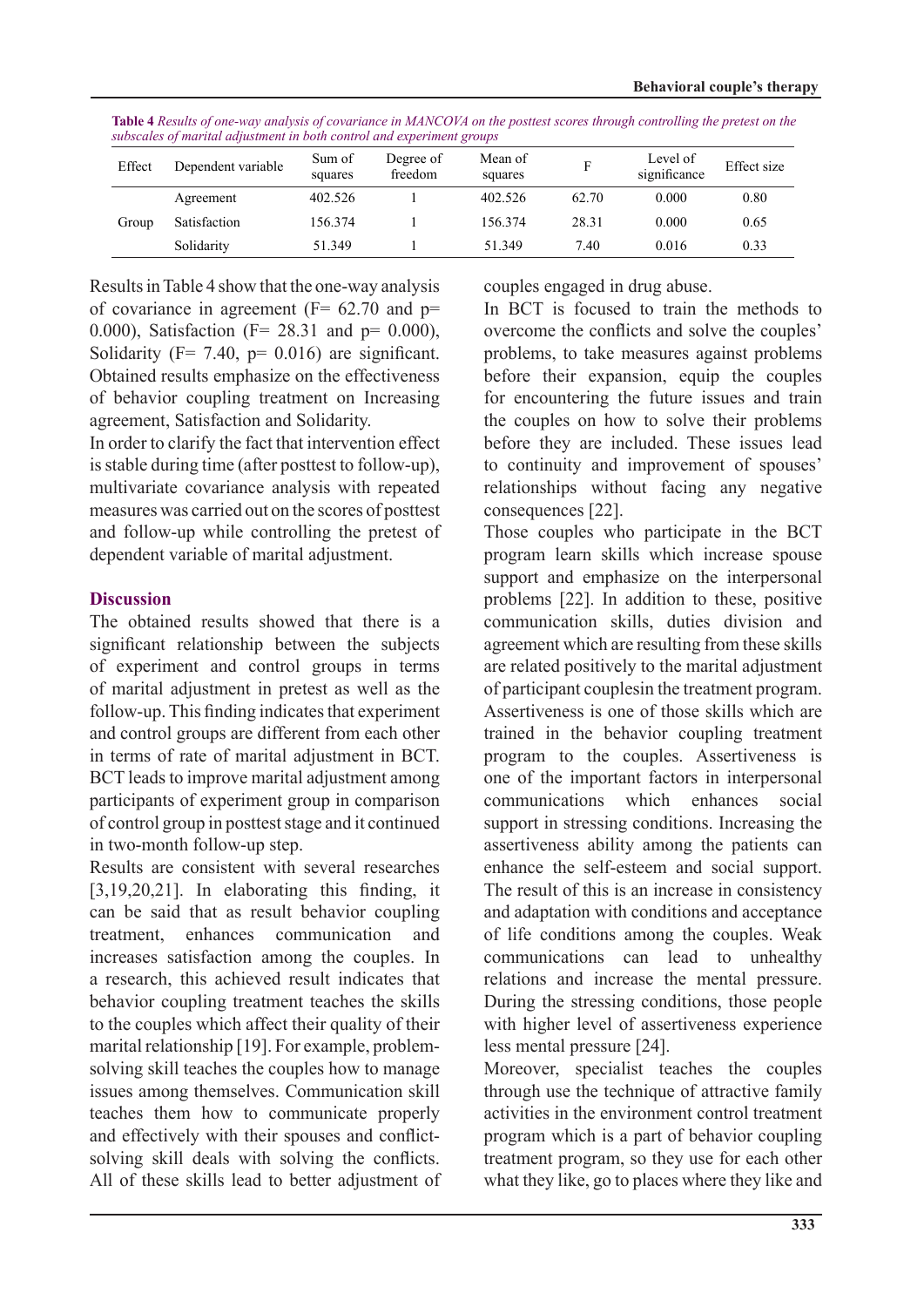plan conversations which they like to have and use them. This duty results in marital satisfaction and more agreement of couples [24].

Additionally, through training and intervention as "I have a big family" in BCT, the communications among the family members enhance, the relationships were expanded and family members learn how to appreciate each other. These issues increase the positive exchanges and interactions as a result of which satisfaction and adjustment are improved. Also couples explain what they like and admire and should do for respecting the others in the program of exchanging the positive expressions [24]. This program makes positive exchanges between couples and then their adjustment. In this program, couples discuss and exchange ideas about religious subjects and issues, aims and goals, sexual relationship and life decisions. This program can increase the agreement between the couples.

#### **Conclusion**

The results showed that there was a significant difference in marital adjustment between two groups. In addition, these results have been consistent in follow up period. The acquired results revealed that behavioral couple's therapy was effect in promote marital adjustment.

The present research has been implemented on the couples who are involved in drug abuse; therefore, it is not generalizable to the normal couples. This research was implemented on those afflicted with the drug abuse of type opium; therefore it is not possible to generalize to those persons afflicted to drug abuse. Also, this study was carried out among the couples in Ahvaz City; hence, it is not generalizable to the couples of other cities. At the end, all families participating in this research are appreciated.

### **Acknowledgements**

Hereby all respected authorities and all the participant families of Welfare addiction treatment clinic of Ahvaz, Ronak addiction treatment clinic, Ahoura addiction treatment clinic and Bu-Ali addiction treatment clinic who helped us in this study.

#### **Contribution**

Study design: MD, KhA, RKhM Data collection and analysis: MD, KhA Manuscript preparation: MD, KhA, RKhM

#### **Conflict of Interest**

"The authors declare that they have no competing interests"

#### **Funding**

The author (s) received no financial support for the research, authorship and/or publication of this article

#### **References**

1- Sharon D. Drug use in the family: impacts and *implications for children. Australian National Council* on Drugs 2006; 4: 112-35.

2- Aghabkhshi H. Addiction and pathological family, immunizing children against abuse. Tehran: Afarin Press: 2000.

3- Kelley ML, Fals-Stewart W. Couples-versus individual-based therapy for alcoholism and drug abuse: effects on children's psychosocial functioning. J Consult Clin Psychol.2002; 70(2): 417-27.

4- Fals-Stewart W. O'Farrell TJ, Birchler GR, Cdrdova J. Kelley ML. Behavioral couples Therapy for alcoholism and drug abuse: where we've been, where we are, and where we're going. *J Cog Psycho* 2005; 19(3): 229-46.

5- Mousavi A. Check qualitative/quantitative families of young drug users. Journal of Women's Studies 2003;  $1(3)$ : 59-88.

6- Pour Boustaniy AR , Sadrjhani S. (2008). comparison of ordinary families with drug abuse families. Tehran: Paper presented at Third national congress of pathology family; October 13, 2008.

7- Ashoori A, Shirinzadehdastgerdi S. (2008). Evaluate and compare the performance of the principal families of addicts and non-addicts. Tehran: Paper presented at Third National Congress of Pathology family. October 13, 2008.

8- Besharat MA, Ranjbarnowshahri F, Rostami R. Comparison of family functioning in patients with substance abuse disorder and a normal family. Journal of Psychology and Education 2008; 38(3): 137-56.

9- Lemke S. Schutte KK, Brennan PL, Moos RH. Gender differences in social influences and stressors linked to increase drinking. *J Stud Alcohol Drugs* 2008;  $69(5)$ : 695-02.

10- Marshal MP. For better or for worse? The effects of alcohol use on marital functioning. *Clinical Psychology* Review2003; 23: 959-97.